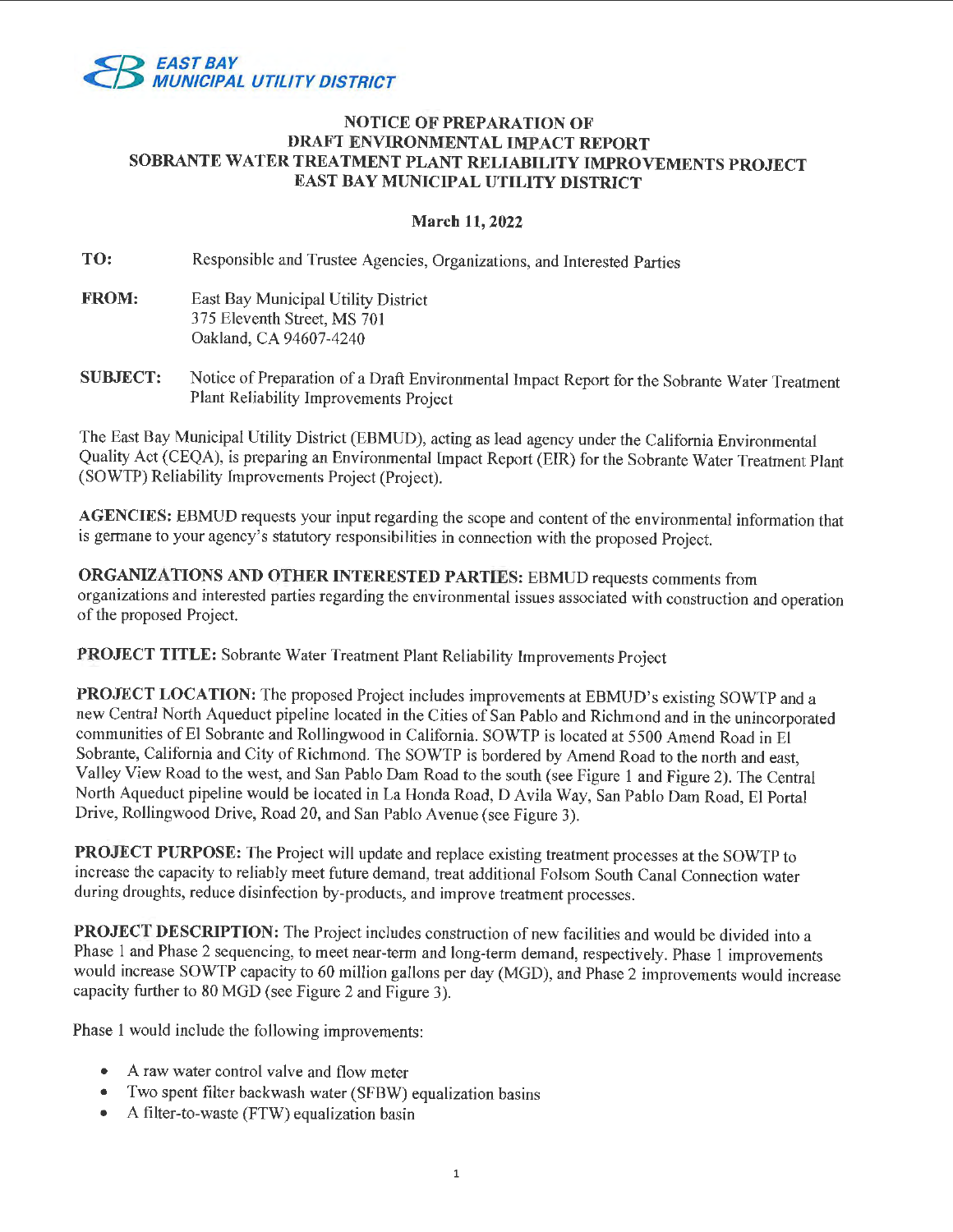

- Two gravity thickeners
- Two SFBW flocculation and sedimentation basins
- Pipelines for the SFBW reclaim and solids handling facilities
- A chlorine contact basin (CCB)
- Inlet/outlet pipelines for a clearwell and hydraulic weir
- A polymer and power building
- Fifth-stage flocculation for the existing two flocculation basins
- Storm drain pipelines and a bioretention pond
- A maintenance building that incorporates existing maintenance buildings/shops
- An entrance gate, security fencing, and lighting
- An access and maintenance road for the new facilities

Phase 2 would include the following improvements:

- A flocculation basin
- A sedimentation basin with tube settlers
- Two dual-media filters and associated pipes, and an operation gallery
- Two ozone contact basins
- An ozone destruct room
- A chemical building
- The Central North Aqueduct pipeline (outside of SOWTP property), which includes:
	- o 12,800 feet of 54-inch-diameter pipeline in La Honda Road, D Avila Way, and San Pablo Dam Road
	- o 2,400 feet of 72-inch-diameter pipeline in San Pablo Dam Road and El Portal Drive
	- o 6,500 feet of 54-inch-diameter pipeline in Rollingwood Drive, Road 20, and San Pablo Avenue

The Project also would include demolition of the existing wash water settling basins, reclaim pumping plant, solids pumping plant, solids detention basins, and related vaults, mechanical, and electrical equipment, after completion of Phase I.

**POTENTIAL ENVIRONMENTAL EFFECTS:** Based on the Initial Study completed for the Project, the following areas of potentially significant environmental impacts will be analyzed in the Draft EIR: Aesthetics, Air Quality, Biological Resources, Cultural Resources and Tribal Cultural Resources, Energy Use, Geology and Soils, Greenhouse Gas Emissions, Hazards and Hazardous Materials, Hydrology and Water Quality, Noise, Transportation and Traffic, and Wildfire. Potential cumulative impacts and potential for growth inducement will be addressed, and alternatives, including the No Project Alternative, will be evaluated in the Draft EIR.

**PUBLIC REVIEW PERIOD:** This NOP is available for public review and comment for 30 days, pursuant to Title 14, Section 15082(6) of the California Code of Regulations. The comment period for the NOP will begin on March 11, 2022 and end on April 11, 2022. Because of limits mandated by State Law, your response must be sent at the earliest possible date but not later than 30 days after receipt of this notice.

**RESPONSES AND QUESTIONS:** Responses to or questions regarding this NOP should be directed to:

Stella Tan, Project Manager East Bay Municipal Utility District 375 Eleventh Street, MS 701 Oakland, CA 94607-4240 Or by e-mail to: sowtp.improvements@ebmud.com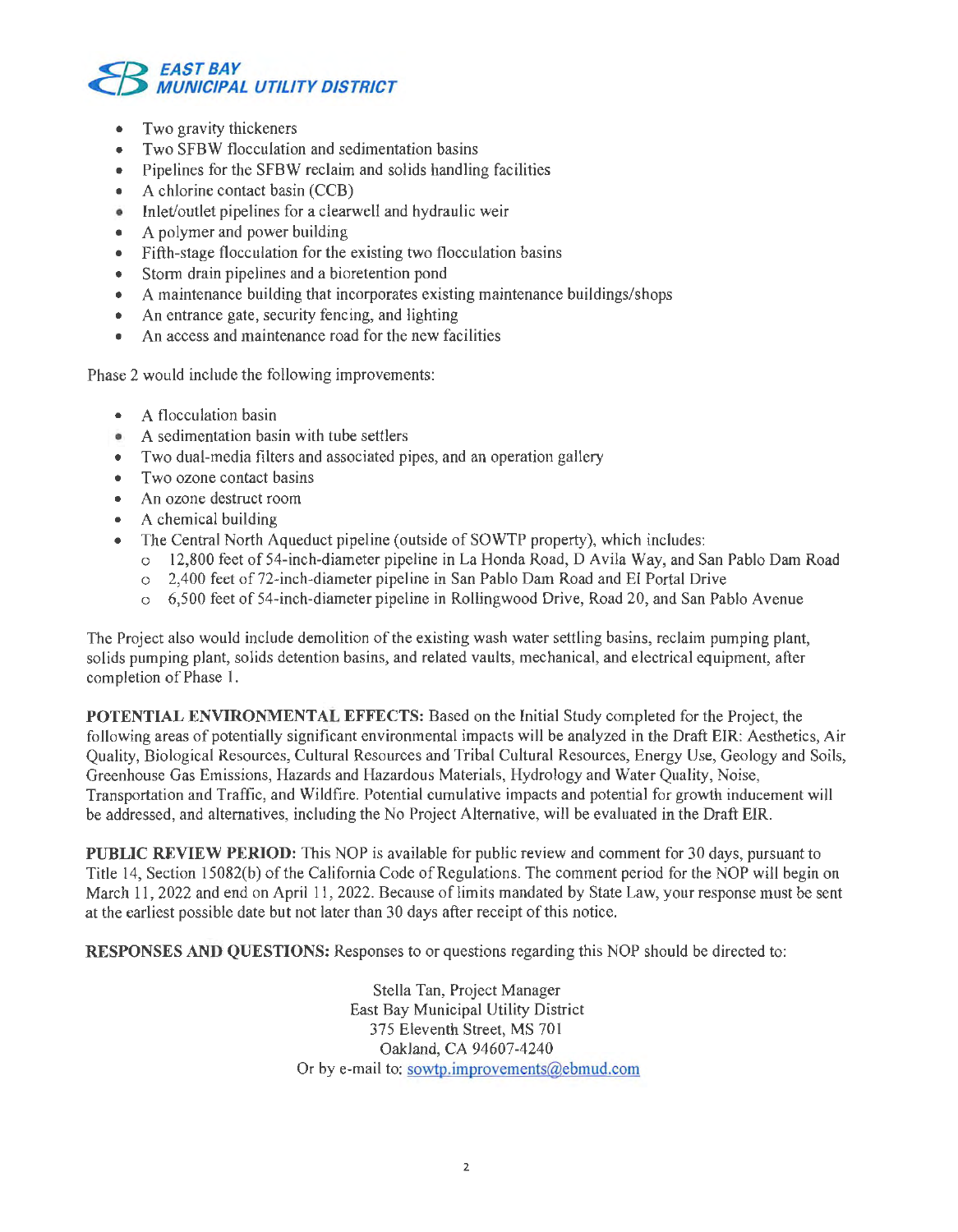

**CEQA PROCESS:** The Draft EIR is planned for publication in the first quarter of 2024, with action by EBMUD's Board of Directors expected in the fourth quarter of 2024. Notice will be given of public meetings, including a meeting that will be held during the Draft EIR comment period. At the end of the review and comment process, EBMUD's Board of Directors will determine whether to certify the EIR and approve the Project. The NOP and all CEQA-related documents for the Project will be available for review on the EBMUD website, at: www.ebmud.com/sowtp.

Olujimi O. Yoloye Director of Engineering and Construction East Bay Municipal Utility District

 $\frac{3/11/22}{\text{Date}}$ 

OOY:DJR:grd

Attachments: Figure 1. Project Location Figure 2. Central North Aqueduct Pipeline Location Figure 3. Phase 1 and Phase 2 Project Elements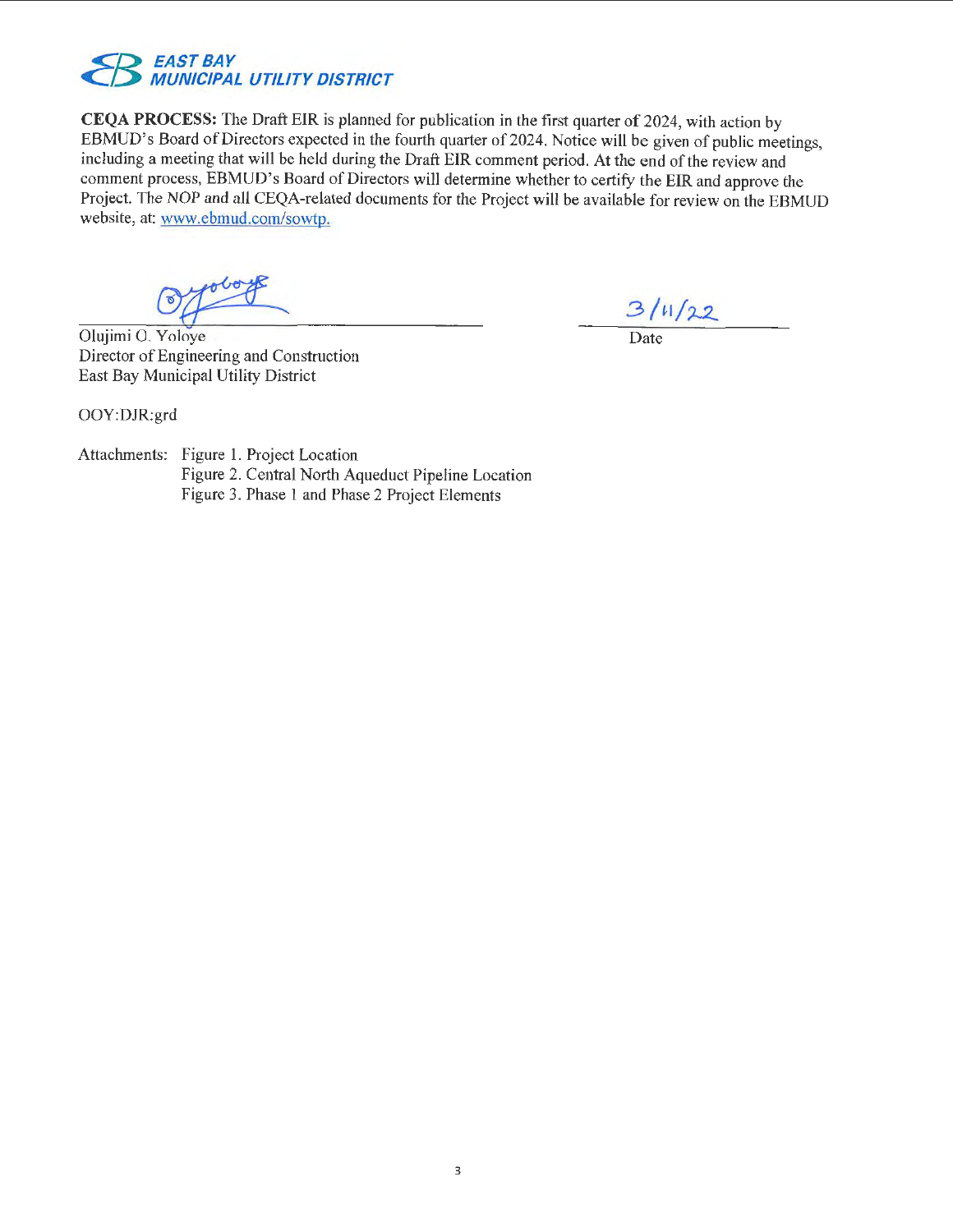

# **Figure 1. Project Location**

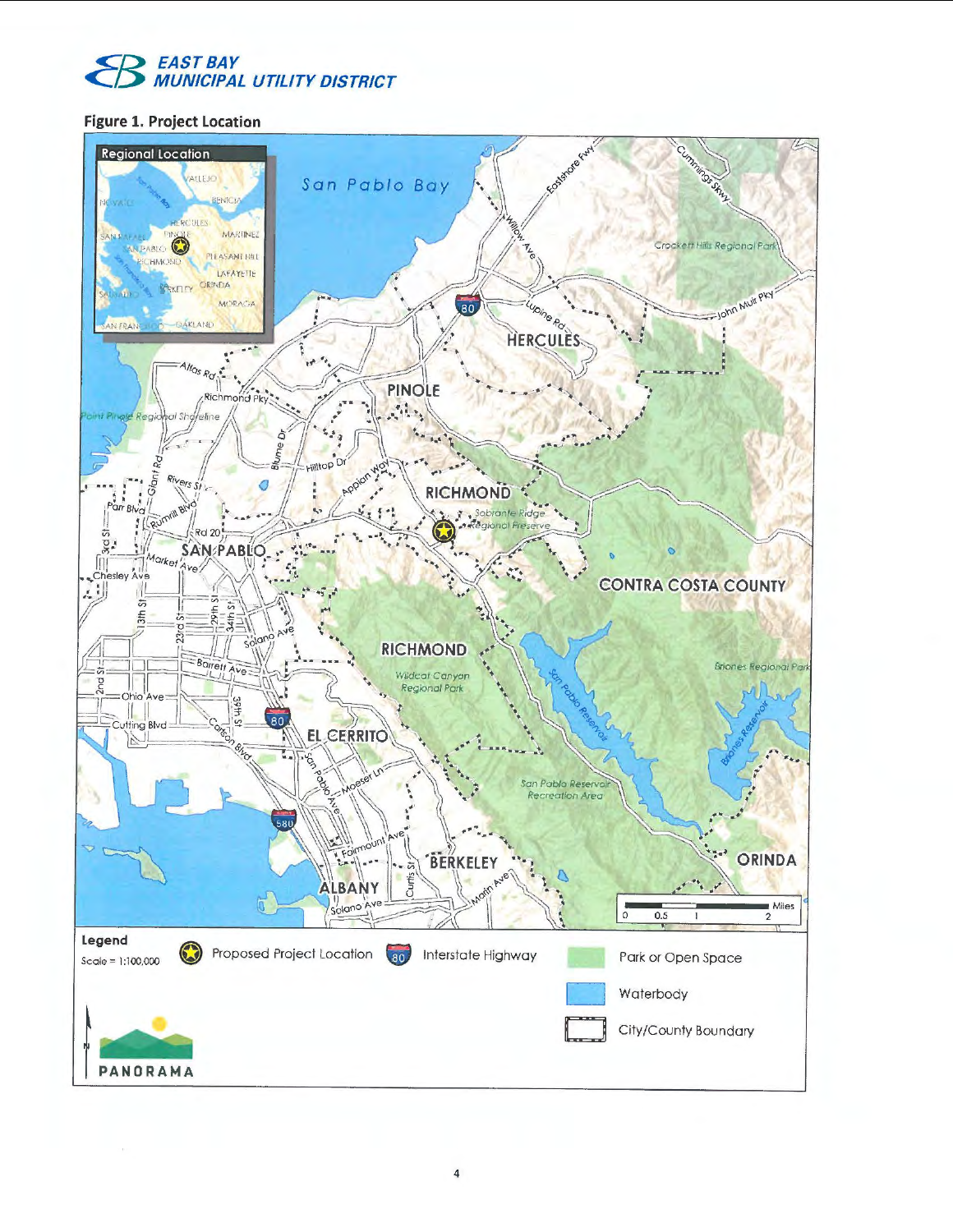

### Figure 2. Phase 1 and Phase 2 Project Elements